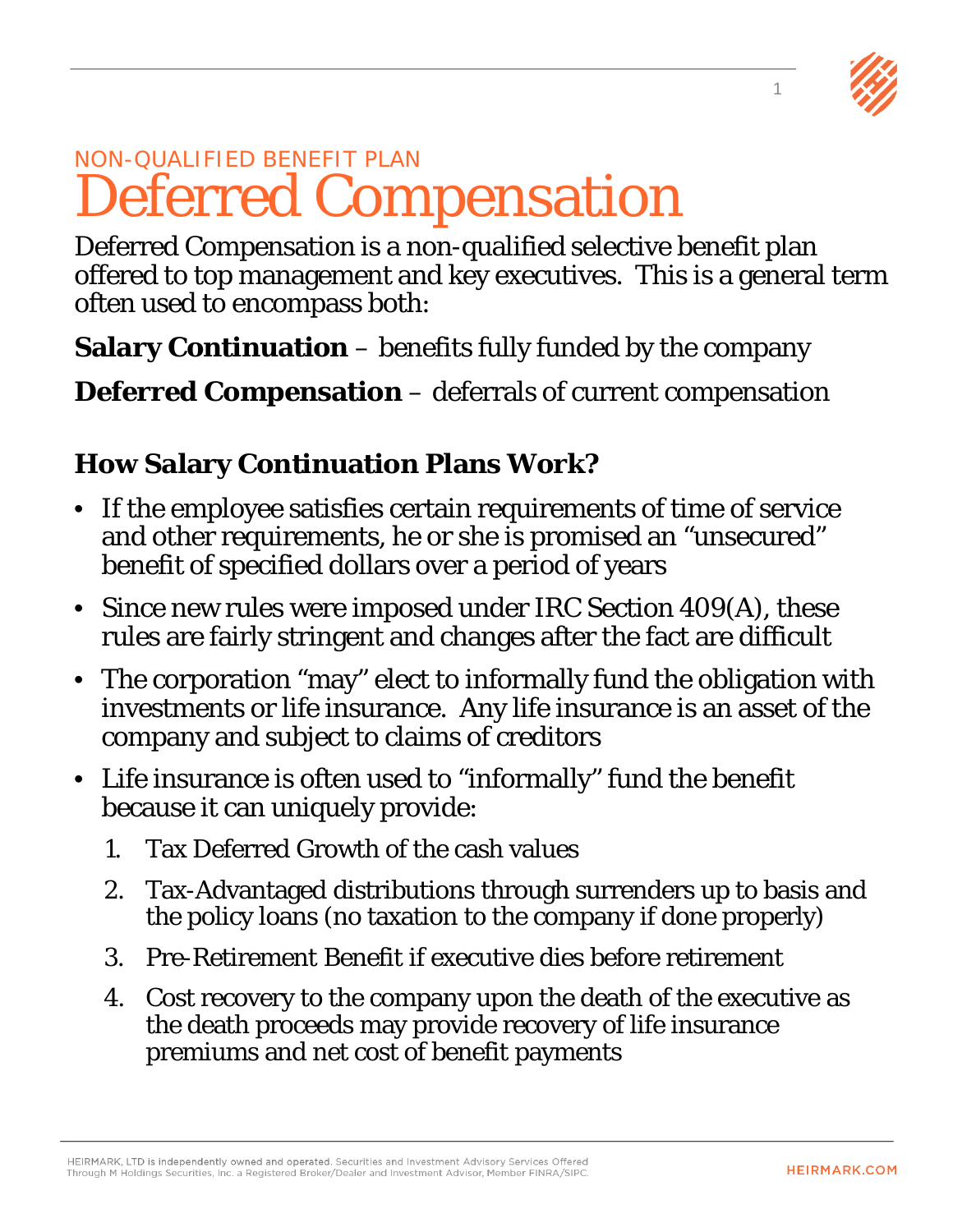## NON-QUALIFIED BENEFIT PLAN Deferred Compensation



- 1. A Salary Continuation or Deferred Compensation Plan is established by agreement between the executive and corporation.
- 2. Corporation purchases life insurance in order to "informally" fund the obligation.
- 3. Corporation makes premium payments to the insurance company.
- 4. Cash Values grow tax deferred on the books of the corporation to somewhat offset the liability for the promised benefit.
- 5. If the executive dies prior to retirement, the death proceeds are received by the corporation (tax-free except for impact of AMT on C-Corps); Company would then make a payment to the deceased executive's family (taxable income) per the agreement.
- 6. If executive lives to agreed upon retirement date, benefits will then begin per agreed upon amount and duration.
- 7. Corporation "may" elect to withdraw dollars from life insurance policy on a tax-advantaged basis to fund the benefit payments. The most efficient manner to withdraw dollars is to surrender up to basis and then to switch over to policy loans. These distributions are tax-free to the corporation.
- 8. Alternatively, the corporation may pay the retirement benefits out of current corporate cash flow and maintain the life insurance to offset the hit to earnings and for cost recovery.
- 9. The corporation then makes tax-deductible benefit payments to the executive. The income received by the executive each year is fully taxable.